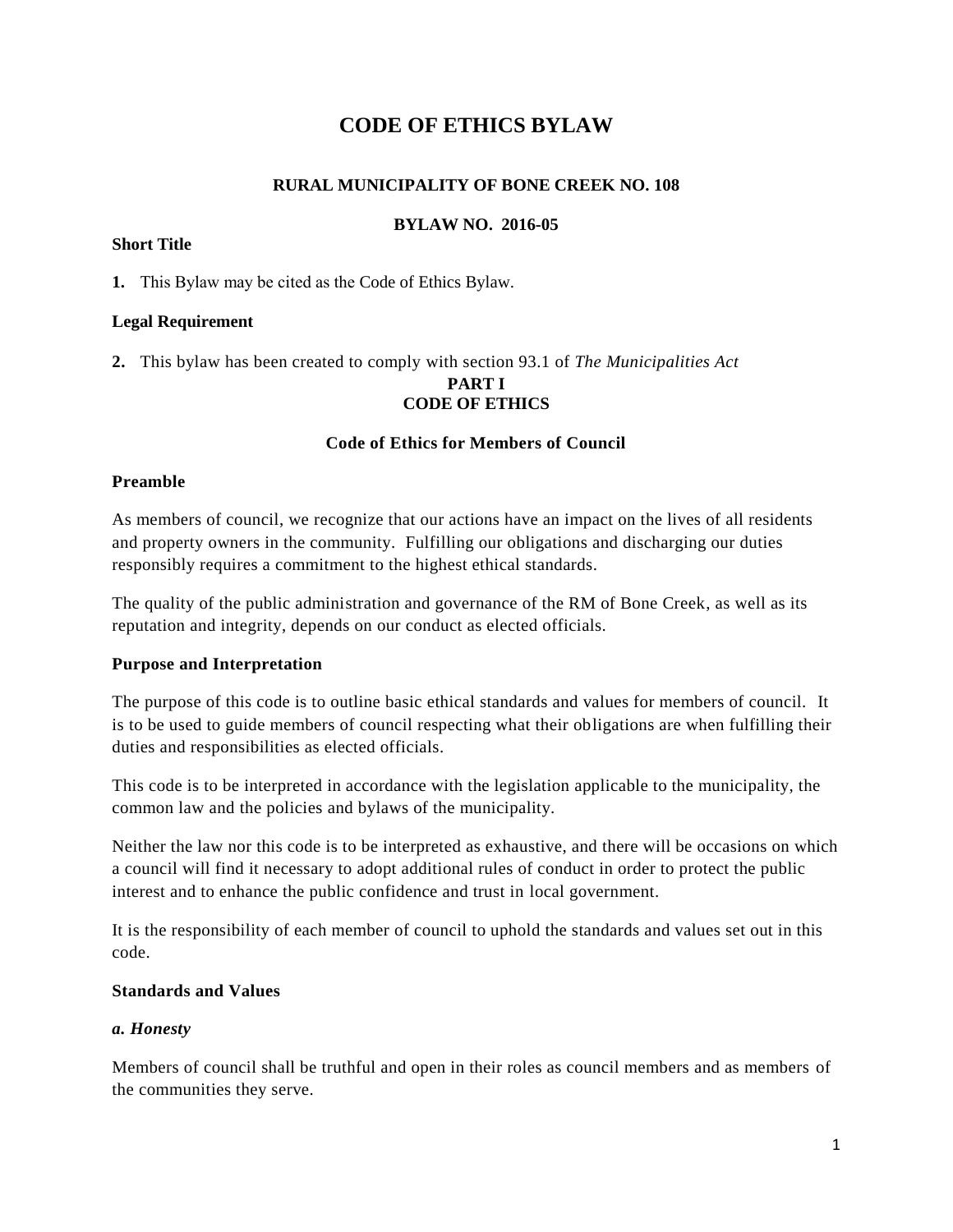### *b. Objectivity*

Members of council shall make decisions carefully, fairly and impartially.

### *c. Respect*

Members of council shall treat every person, including other members of council, municipal employees and the public, with dignity, understanding and respect.

Members of council shall not engage in discrimination, bullying or harassment in their roles as members of council. They shall not use derogatory language towards others, shall respect the rights of other people and groups, shall treat people with courtesy and shall recognize the importance of the different roles others play in local government decision making.

### *d. Transparency and Accountability*

Members of council shall endeavour to conduct and convey council business and all their duties in an open and transparent manner, other than those discussions that are authorized to be dealt with in a confidential manner in closed session, so that stakeholders can view the process and rationale used to reach decisions and the reasons for taking certain actions.

Members of council are responsible for the decisions that they make. This responsibility includes acts of commission and acts of omission.

## *e. Confidentiality*

Members of council shall refrain from disclosing or releasing any confidential information acquired by virtue of their office except when required by law or authorized by council to do so. Members shall not take advantage of or obtain private benefit from information that is obtained in the course of or as a result of their official duties or position and that is not in the public domain. This includes complying with *The Local Authority Freedom of Information and Protection of Privacy Act*  in their capacity as members of council of a local authority.

## *f. Leadership and the Public Interest*

Members of council shall serve their constituents in a conscientious and diligent manner and act in the best interests of the municipality. A member shall strive, by focussing on issues important to the community and demonstrating leadership, to build and inspire the public's trust and confidence in local government.

Members of council are expected to perform their duties in a manner that will bear close public scrutiny and shall not provide the potential or opportunity for personal benefit, wrongdoing or unethical conduct.

## *g. Responsibility*

Members of council shall act responsibly and in accordance with the Acts of the Parliament of Canada and the Legislature of Saskatchewan, including *The Municipalities Act*.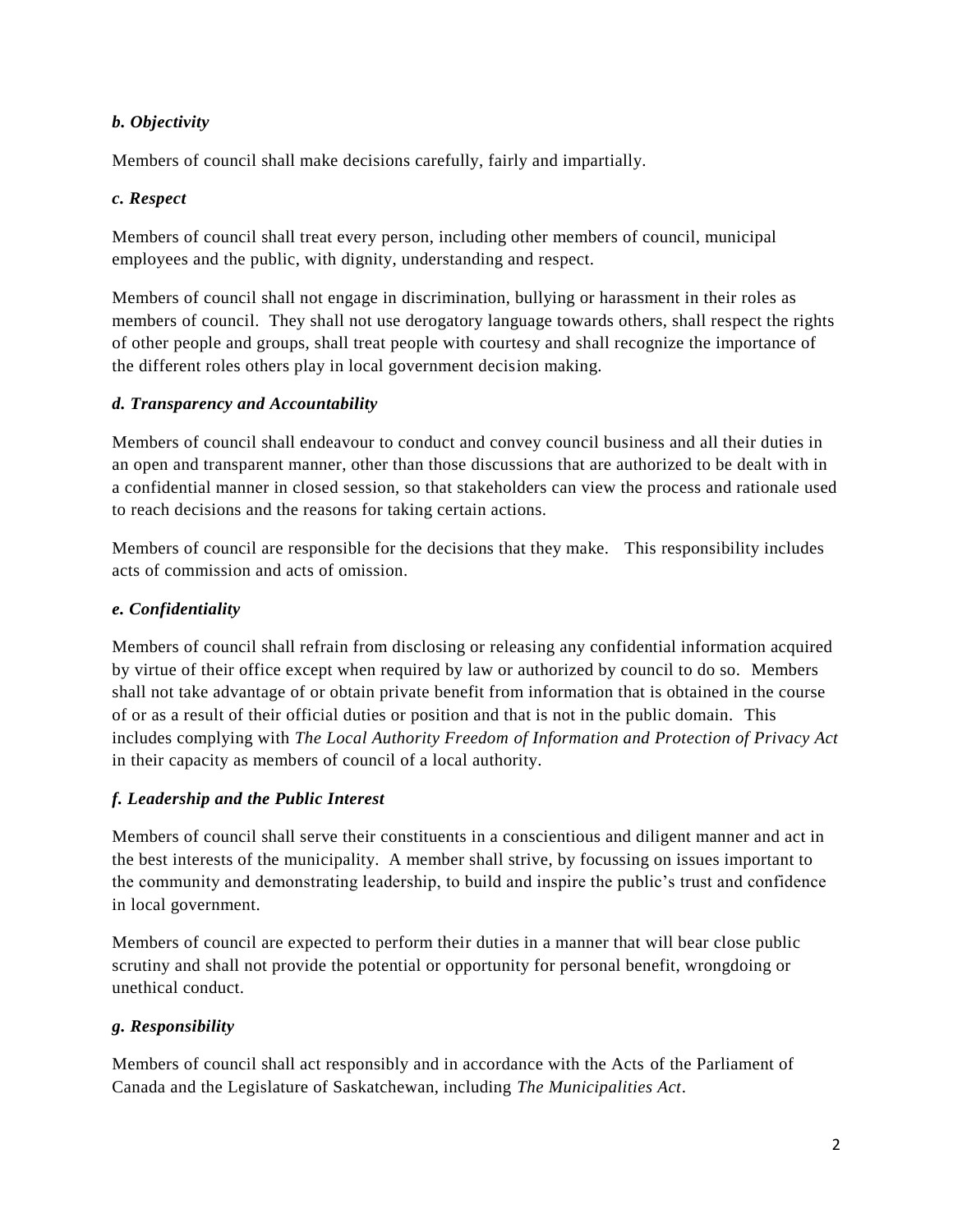This duty includes disclosing actual or potential conflicts of interest, either financial or otherwise relating to their responsibilities as members of council, following policies and procedures of the municipality, and exercising all conferred powers strictly for the purpose for which the powers have been conferred. Every member of council is individually responsible for preventing potential and actual conflicts of interest.

#### **PART II CONTRAVENTION OF THE CODE OF ETHICS**

#### **Complaint Procedure**

- **3.** As required by clause 93.1(5)(c) of *The Municipalities Act*, the following section details the procedure for handling contraventions of the code of ethics.
	- (a) To report an alleged contravention of the code of ethics, an individual/organization/member of council may submit the form found in Schedule A, by sending the form directly to the Administrator, by mail, e-mail, fax or courier. The complaint will then be presented to council at the next regular meeting of council in an *in camera* session.
	- (b) Upon receipt of a complaint, Council shall discuss the complaint and take all necessary steps to ensure the complaint is valid.
	- (c) All discussions surrounding alleged and substantiated contraventions of this policy shall be conducted in an *in camera* session at a meeting of council.
	- (d) If the claim is found to be substantiated, Council may, by resolution, impose an appropriate penalty detailed in 5(a) to (f) based on the severity of the contravention of the code of ethics.
		- (i) Any action taken by Council should include a time frame to complete the expected remedial action.
	- (e) Council shall inform the claimant, member of council, and any other relevant party of council's decision, which includes:
		- (i) Informing the claimant and member of council that the complaint is dismissed, or
		- (ii) Informing the complainant and member of council of the corrective action and/or the measures taken to ensure the behavior or activity does not continue.

#### **Contravention during a Council Meeting**

**4.** If council is of the opinion that a member has violated the code of ethics during a council meeting, council may require the member to remove themselves for the remainder of the council meeting. Council may apply additional penalties based on the severity of the contravention.

#### **Remedial Action if Contravention Occurs**

- **5.** Should a Member of a Council breach any of the principles outlined in this code, the possible courses of action that are available to Council include but are not limited to:
	- (a) An apology, either written and/or verbal, by the Member of Council to the impacted individual(s), Council, and/or the general public.
	- (b) Educational training on ethical and respectful conduct.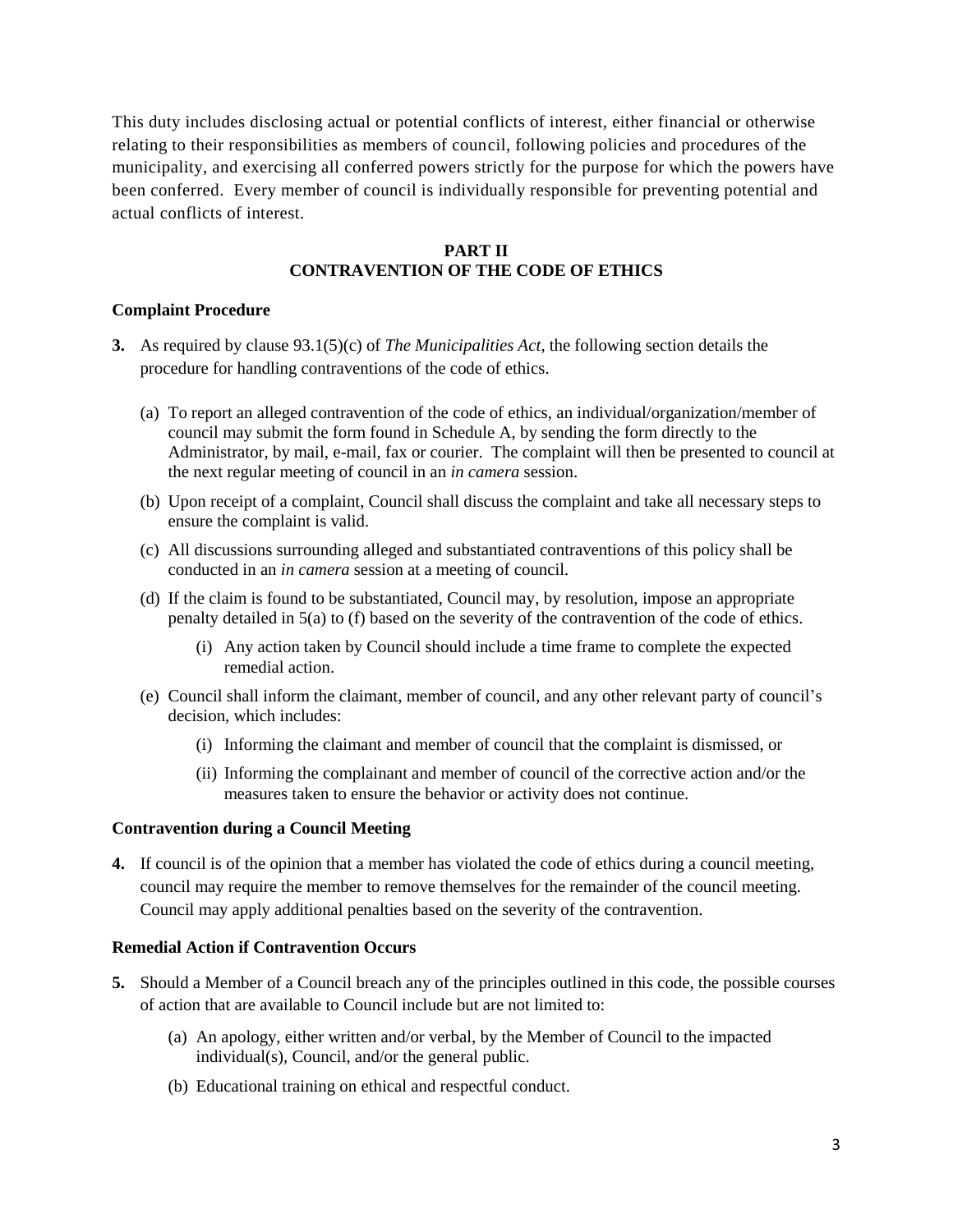- (c) Repayment of moneys/gifts received.
- (d) Removal of the Member from Council Committees and/or bodies.
- (e) Dismissal of the Member from a position of Chairperson of a Committee.
- (f) Reprimand.

### **PART VII COMING INTO FORCE**

**6.** This bylaw shall come into effect on the day of its final passing.

{Seal}

Reeve

Administrator

\_\_\_\_\_\_\_\_\_\_\_\_\_\_\_\_\_\_\_\_\_\_\_\_\_\_\_\_\_\_\_\_\_\_\_\_

\_\_\_\_\_\_\_\_\_\_\_\_\_\_\_\_\_\_\_\_\_\_\_\_\_\_\_\_\_\_\_\_\_\_\_\_

Read a third time and adopted this  $\_\_\_\$  day of  $\_\_\_\_\_\_\_\_\$